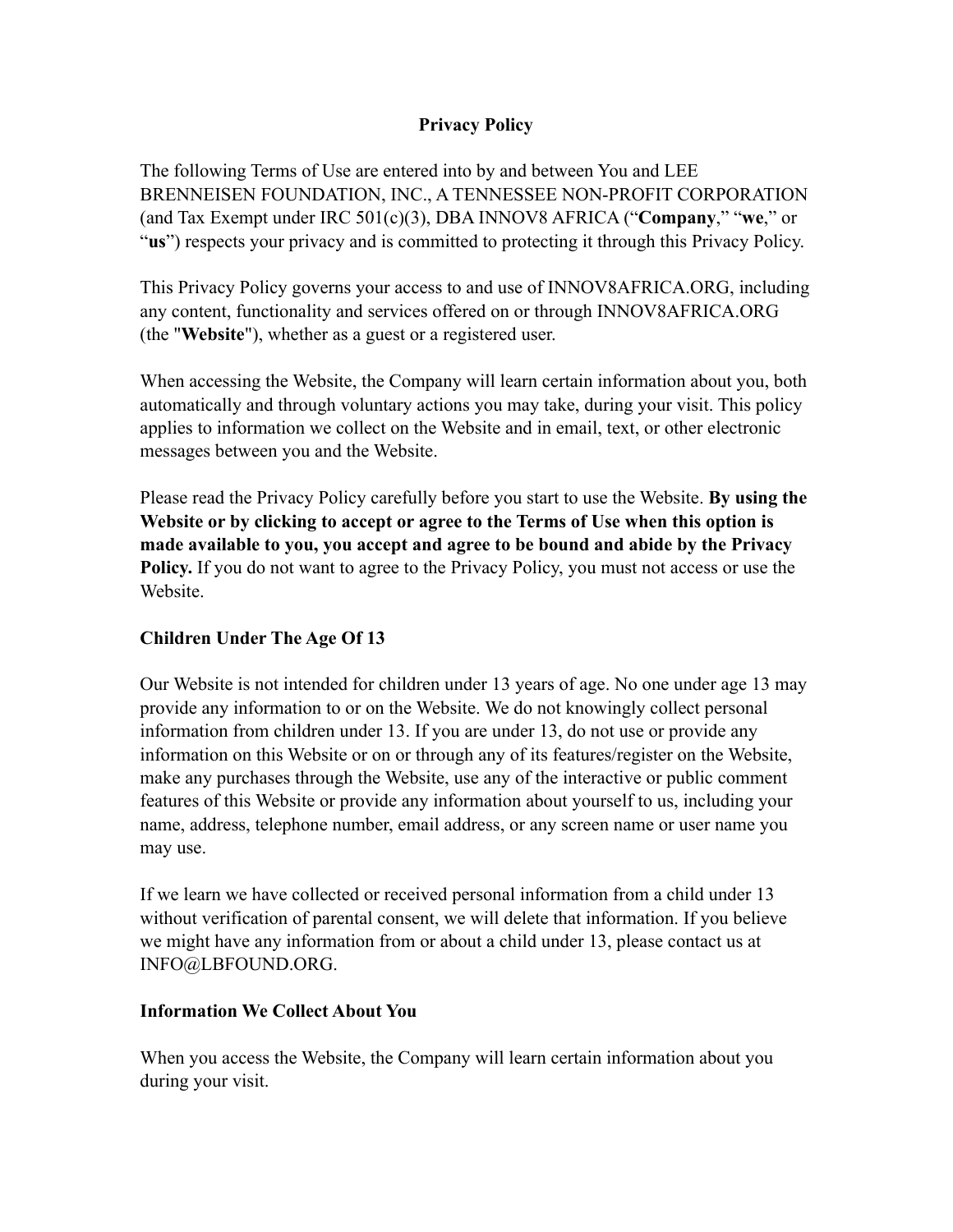*Information You Provide To Us*. The Website provides various places for users to provide information. We collect information that users provide by filling out forms on the Website, communicating with us via contact forms, responding to surveys, search queries on our search feature, providing comments or other feedback, and providing information when ordering a product or service via the Website.

We use information you provide to us to deliver the requested product and/or service, to improve our overall performance, and to provide you with offers, promotions, and information.

*Information We Collect Through Automatic Data Collection Technology*. As you navigate through our Website, we may use automatic data collection technologies including Google Analytics to collect certain information about your equipment, browsing actions, and patterns. This will generally include information about your location, your traffic pattern through our website, and any communications between your computer and our Website. Among other things, we will collect data about the type of computer you use, your Internet connection, your IP address, your operating system, and your browser type.

The information we collect automatically is used for statistical data and will not include personal information. We use this data to improve our Website and our service offerings. To the extent that you voluntarily provide personal information to us, our systems will associate the automatically collected information with your personal information.

### **Use of Cookies And Pixels**

Similar to other commercial websites, our website utilizes a standard technology called "cookies" and server logs to collect information about how our site is used. Information gathered through cookies and server logs may include the date and time of visits, the pages viewed, time spent at our site, and the websites visited just before and just after our own, as well as your IP address.

A cookie is a very small text document, which often includes an anonymous unique identifier. When you visit a website, that site's computer asks your computer for permission to store this file in a part of your hard drive specifically designated for cookies. Each website can send its own cookie to your browser if your browser's preferences allow it, but (to protect your privacy) your browser only permits a website to access the cookies it has already sent to you, not the cookies sent to you by other sites.

The Company reserves the right to use technological equivalents of cookies, including social media pixels. These pixels allow social media sites to track visitors to outside websites so as to tailor advertising messages users see while visiting that social media website. The Company reserves the right to use these pixels in compliance with the policies of the various social media sites.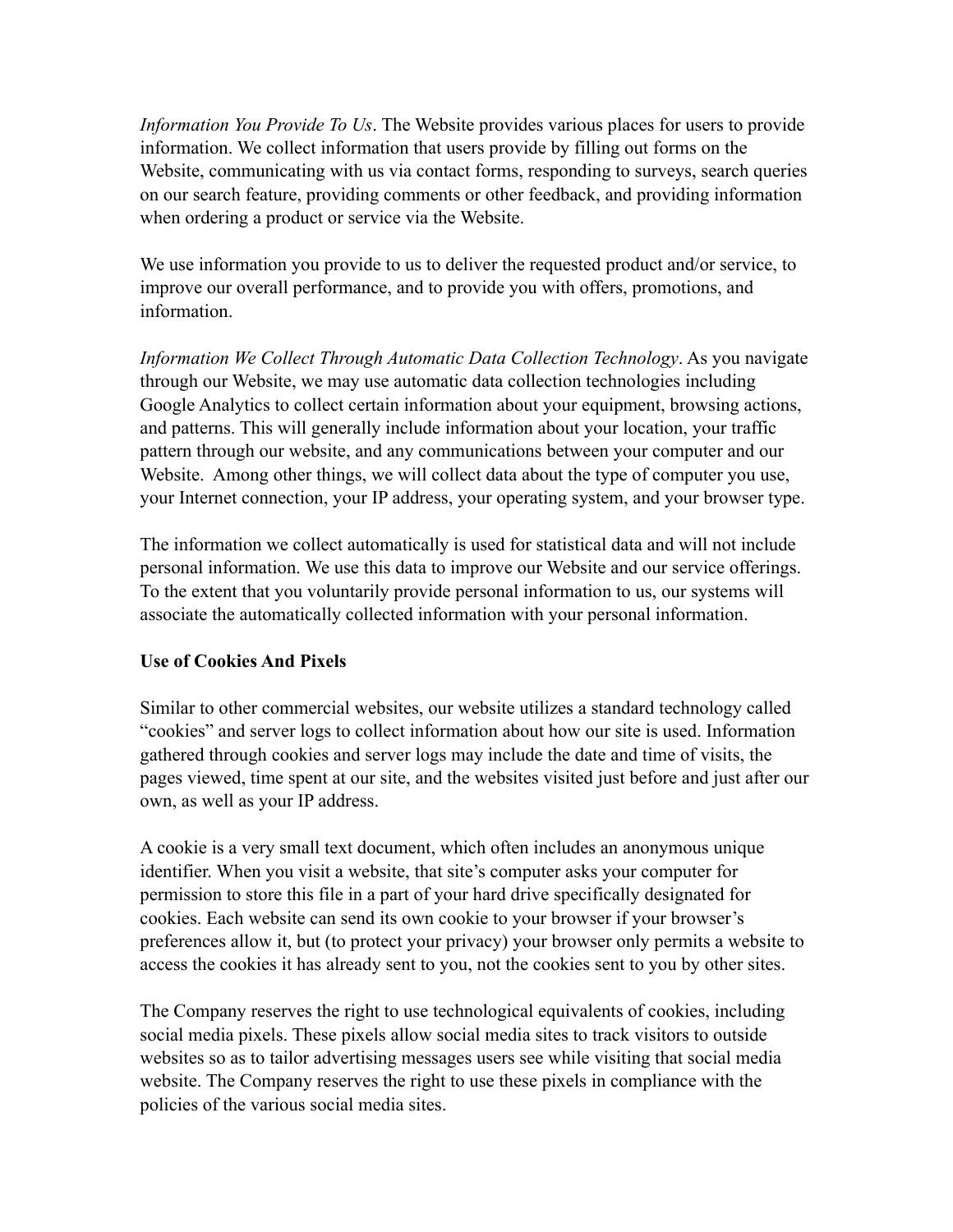## **Third Party Use Of Cookies**

Some content or applications, including advertisements, on the Website are served by third-parties, including advertisers, ad networks and servers, content providers, and application providers. These third parties may use cookies alone or in conjunction with web beacons or other tracking technologies to collect information about you when you use our website. The information they collect may be associated with your personal information or they may collect information, including personal information, about your online activities over time and across different websites and other online services. They may use this information to provide you with interest-based (behavioral) advertising or other targeted content.

We do not control these third parties' tracking technologies or how they may be used. If you have any questions about an advertisement or other targeted content, you should contact the responsible provider directly.

### **Email Information**

If you choose to correspond with us through email, we may retain the content of your email messages together with your email address and our responses. We provide the same protections for these electronic communications that we employ in the maintenance of information received online, mail, and telephone. This also applies when you register for our website, sign up through any of our forms using your email address or make a purchase on this site. For further information see the email policies below.

### **Email Policies**

We are committed to keeping your e-mail address confidential. We do not sell, rent, or lease our subscription lists to third parties, and will not disclose your email address to any third parties except as allowed in the section titled Disclosure of Your Information.

We will maintain the information you send via e-mail in accordance with applicable federal law.

In compliance with the CAN-SPAM Act, all e-mails sent from our organization will clearly state who the e-mail is from and provide clear information on how to contact the sender. In addition, all e-mail messages will also contain concise information on how to remove yourself from our mailing list so that you receive no further e-mail communication from us.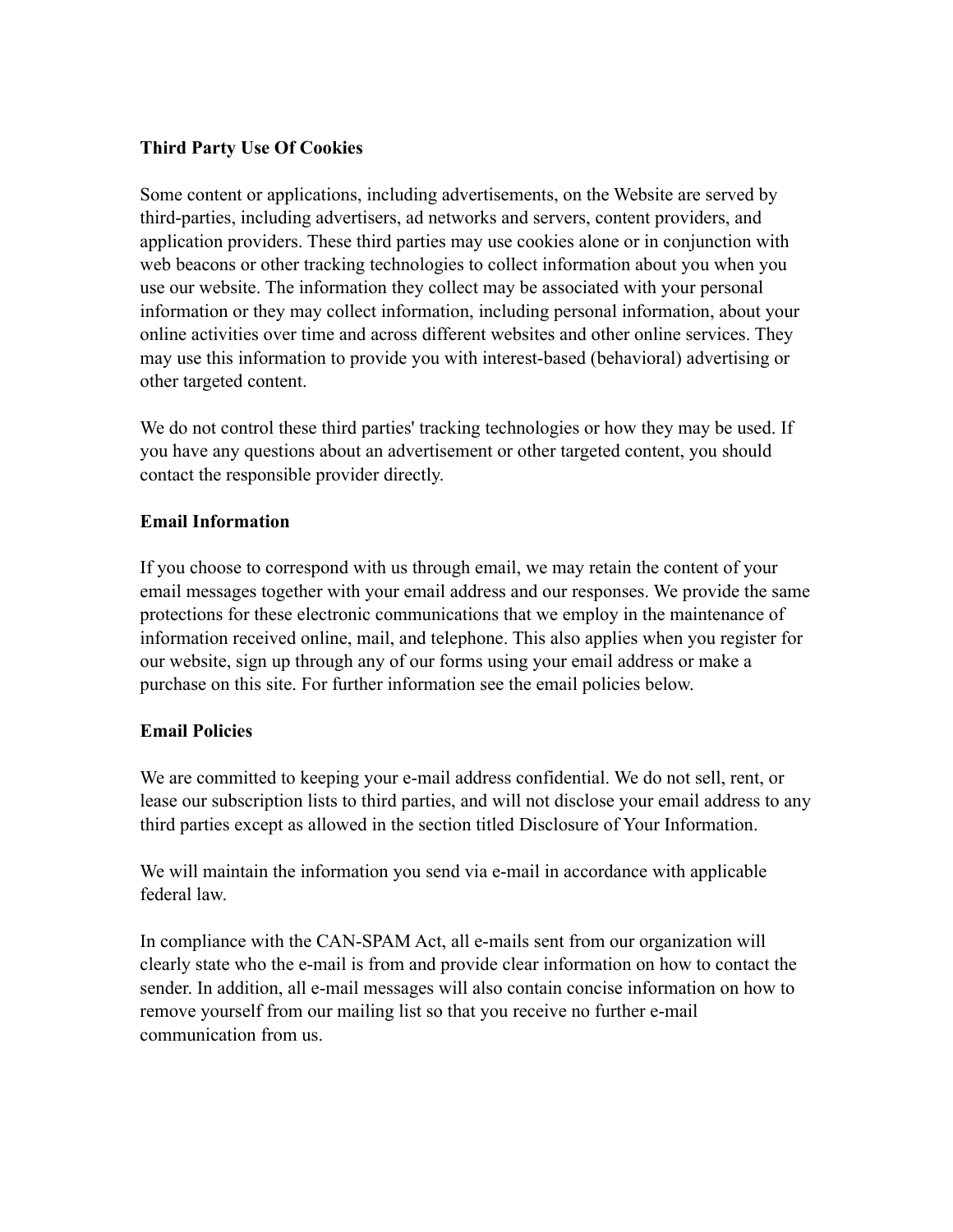Our emails provide users the opportunity to opt-out of receiving communications from us and our partners by reading the unsubscribe instructions located at the bottom of any email they receive from us at anytime.

Users who no longer wish to receive our newsletter or promotional materials may opt-out of receiving these communications by clicking on the unsubscribe link in the e-mail.

### **How And Why We Collect Information**

The Company collects your information in order to record and support your participation in the activities you select. If you register to download a book or resources, sign up for our newsletter, and/or purchase a product from us, we collect your information. We use this information to track your preferences and to keep you informed about the products and services you have selected to receive and any related products and/or services. As a visitor to this Website, you can engage in most activities without providing any personal information. It is only when you seek to download resources and/or register for services that you are required to provide information.

If you are outside the European Union and opt to receive any free resources, participate in any free training programs, register for a webinar, register for a live event, register for a seminar, or purchase any products sold by the Company on this Website, we will automatically enroll you to receive our free email newsletter. If you do not wish to receive this newsletter, you can unsubscribe anytime. We include an "unsubscribe" link at the bottom of every email we send. If you ever have trouble unsubscribing, you can send an email to INFO@LBFOUND.ORG requesting to unsubscribe from future emails.

If you are in the European Union and opt to receive any free resources, participate in any free training programs, register for a webinar, register for a live event, register for a seminar, or purchase any products sold by the Company on this Website, we will only enroll you to receive our free email newsletter if you affirmatively consent to it. If you do not wish to receive this newsletter, you can unsubscribe anytime. We include an "unsubscribe" link at the bottom of every email we send. If you ever have trouble unsubscribing, you can send an email to INFO@LBFOUND.ORG requesting to unsubscribe from future emails.

# **How Do We Use the Information That You Provide to Us?**

We use personal information for purposes of presenting our Website and its contents to you, providing you with information, providing you with offers for products and services, providing you with information about your subscriptions and products, carrying out any contract between you and the Company, administering our business activities, providing customer service, and making available other items and services to our customers and prospective customers.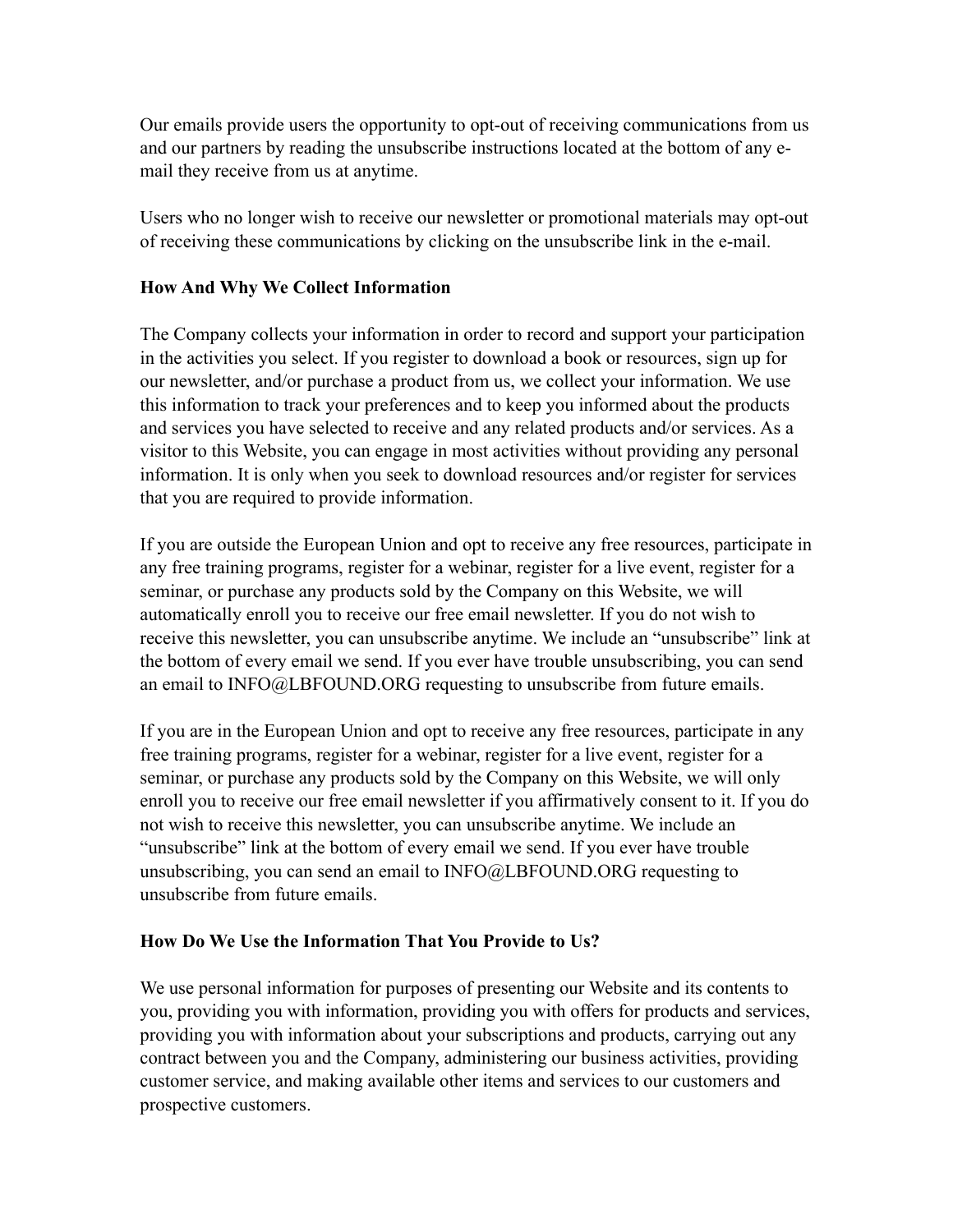From time-to-time, we may use the information you provide to us to make you offers to purchase products and services provided by third parties in exchange for a commission to be paid to us by such third parties. Should you opt to take part in such promotions, the third parties will receive your information.

From time-to-time, we may use the information you provide to us to display advertisements to you that are tailored to your personal characteristics, interests, and activities.

### **Disclosure Of Your Information**

As a general rule, we do not sell, rent, lease or otherwise transfer any information collected whether automatically or through your voluntary action.

We may disclose your personal information to our subsidiaries, affiliates, and service providers for the purpose of providing our services to you.

We may disclose your personal information to a third party, including a lawyer or collection agency, when necessary to enforce our terms of service or any other agreement between you and the Company.

We may provide your information to any successor in interest in the event of a merger, divestiture, restructuring, reorganization, dissolution, or other sale or transfer of some or all of the Company's asserts and/or business.

We may disclose information when legally compelled to do so, in other words, when we, in good faith, believe that the law requires it or for the protection of our legal rights or when compelled by a court or other governmental entity to do so.

### **How Do We Protect Your Information and Secure Information Transmissions?**

We employ commercially reasonable methods to ensure the security of the information you provide to us and the information we collect automatically. This includes using standard security protocols and working only with reputable third-party vendors.

Email is not recognized as a secure medium of communication. For this reason, we request that you do not send private information to us by email. However, doing so is allowed, but at your own risk. Some of the information you may enter on our website may be transmitted securely via a secure medium known as Secure Sockets Layer, or SSL. Credit Card information and other sensitive information is never transmitted via email.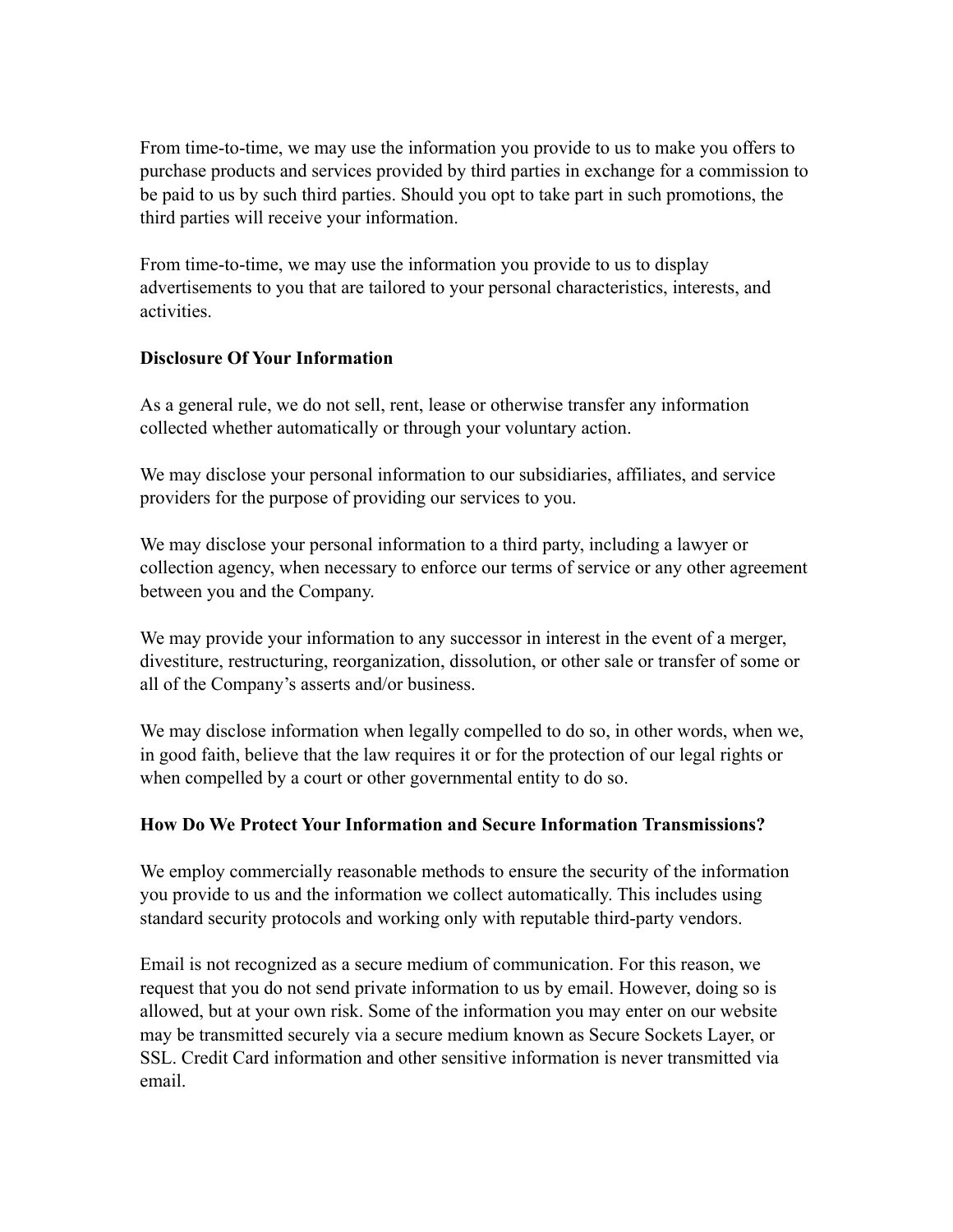The Company may use software programs to create summary statistics, which are used for such purposes as assessing the number of visitors to the different sections of our site, what information is of most and least interest, determining technical design specifications, and identifying system performance or problem areas.

For site security purposes and to ensure that this service remains available to all users, the Company uses software programs to monitor network traffic to identify unauthorized attempts to upload or change information, or otherwise cause damage.

### **Policy Changes**

It is our policy to post any changes we make to our privacy policy on this page. If we make material changes to how we treat our users' personal information, we will notify you by email to the email address specified in your account and/or through a notice on the Website home page. The date the privacy policy was last revised is identified at the bottom of the page. You are responsible for ensuring we have an up-to-date active and deliverable email address for you, and for periodically visiting our Website and this privacy policy to check for any changes.

### **Visitors' GDPR Rights**

If you are within the European Union, you are entitled to certain information and have certain rights under the General Data Protection Regulation. Those rights include:

We will retain the any information you choose to provide to us until the earlier of: (a) you asking us to delete the information, (b) our decision to cease using our existing data providers, or (c) the Company decides that the value in retaining the data is outweighed by the costs of retaining it.

You have the right to request access to your data that the Company stores and the rights to either rectify or erase your personal data.

You have the right to seek restrictions on the processing of your data.

You have the right to object to the processing of your data and the right to the portability of your data.

To the extent that you provided consent to the Company's processing of your personal data, you have the right to withdraw that consent at any time, without affecting the lawfulness of processing based upon consent that occurred prior to your withdrawal of consent.